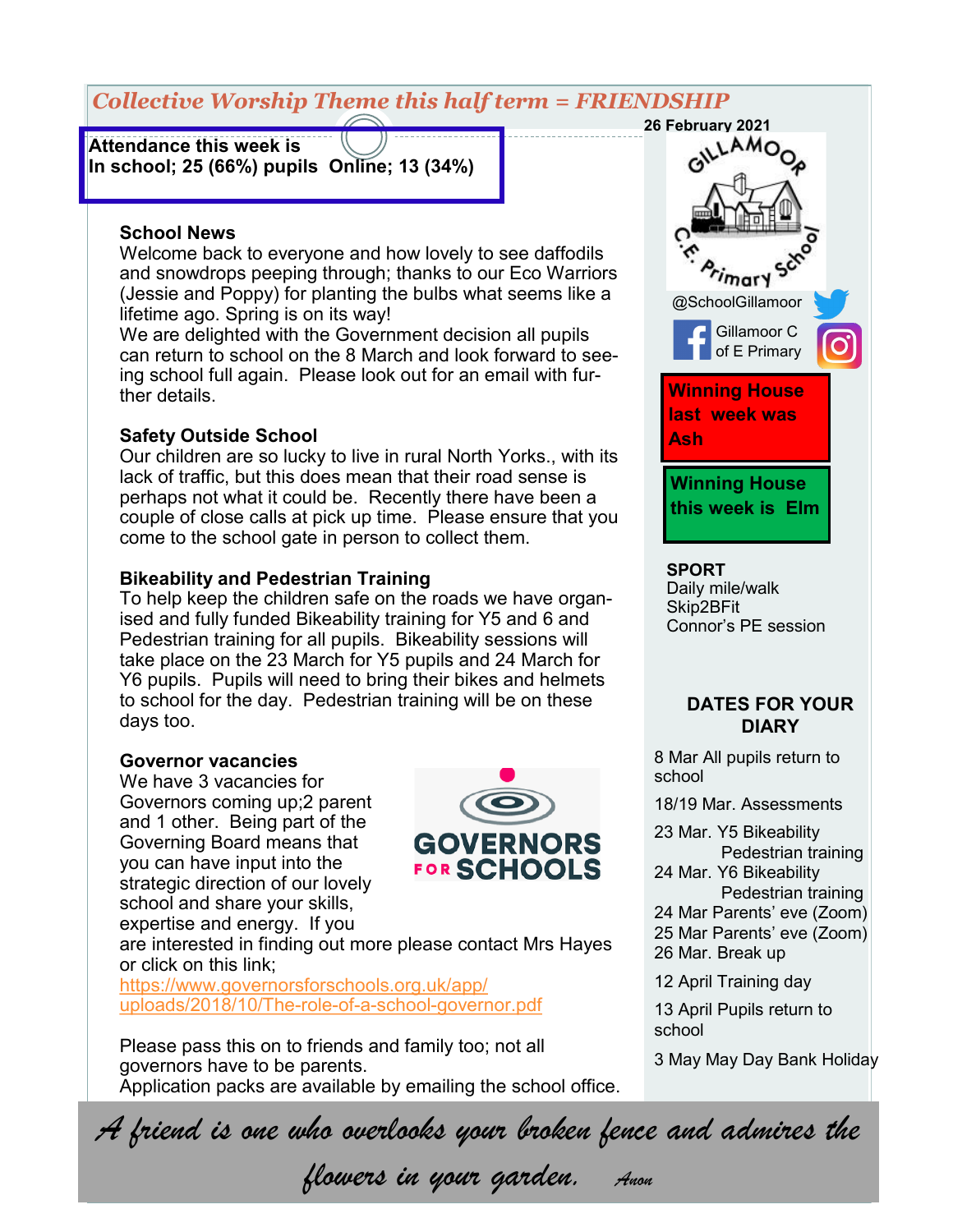

**Did you hear us on Radio York?** Connor, Lucinda and Mollie talked brilliantly about Skip 2B Fit. We hope everyone is still taking part and enjoying the sessions online. Don't forget to send in your scores | to be in with a chance to earn Top Banana (top score), Most Improved or Best Effort awards.

**This image shows the packaging for 'Calibo' which** is clearly a very clever copy of the Haribo packaging – these are sweets containing cannabis. We believe these may be in circulation in North Yorkshire so please be vigilant.



## **World Book Day – Thursday, 4th March**

There will be lots of fun activities happening in school and through our remote learning sessions. This year there are two challenges to prepare for with a few pictures to inspire you (prizes for creativity);

# 1. A book character hat/headwear. 2. Decorate a potato as your favourite book character.



### **Staff Training**

All staff completing Lateral Flow Testing twice a week.

Some staff have received first Covid vaccine.

**Headteacher** meeting

 $\mathbf{I}$ 

 $\mathbf{I}$ ı I

Early Years Maths

Mental Health & Wellbeing Webinar

### **School Lunches**

Week beginning 1 March is menu week 2